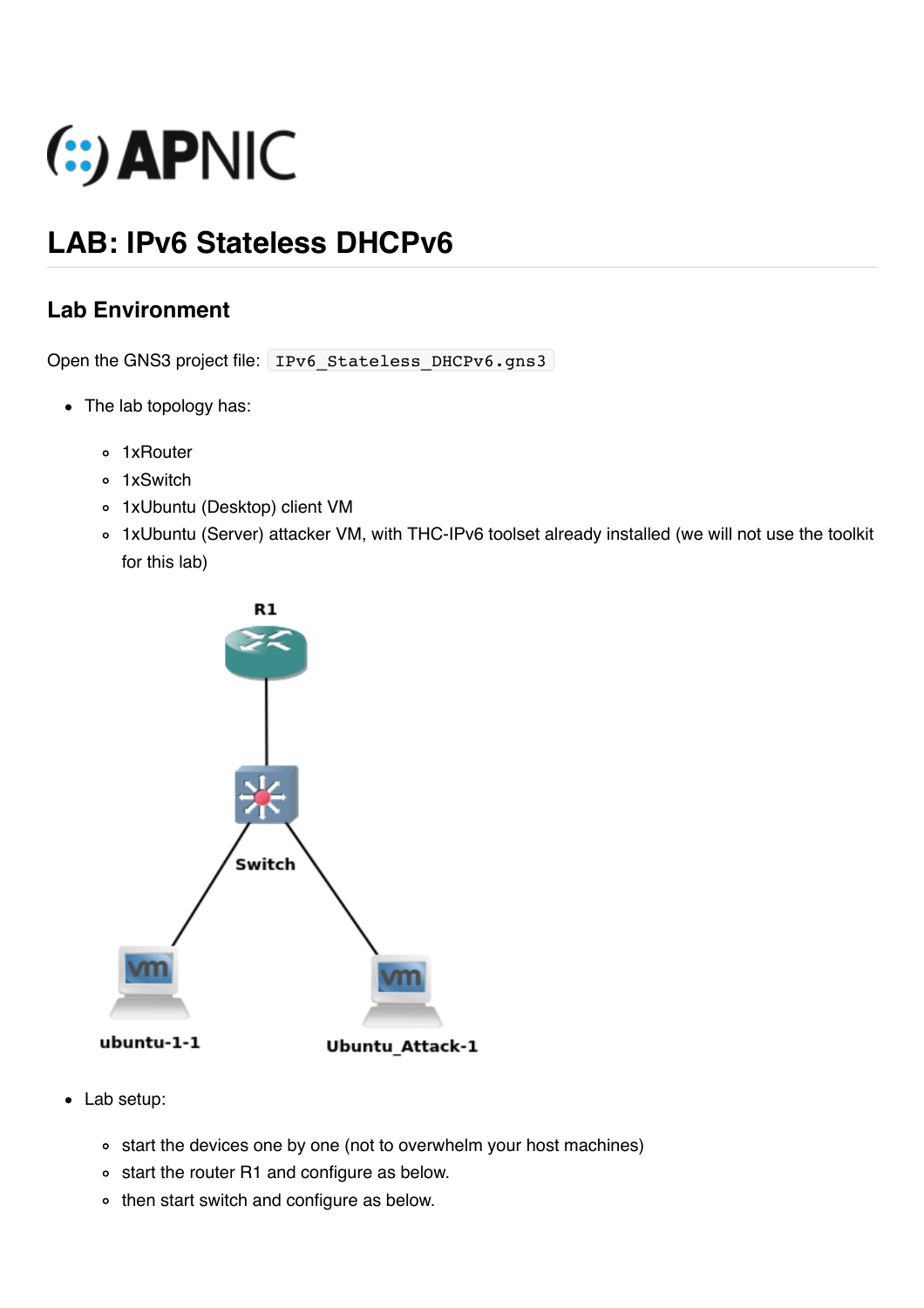- then start the client VM (verify the correct address configuration)
- and finally start the attacker VM and follow the instructions below.
- Confirm interface name:
	- On the ubuntu attacker VM, check the IP configuration to see the interface name:

```
ifconfig
OR
```
ip route show | grep "  $src$  " |  $cut -d$  " " -f 3,12

In this guide the interface name is ens32 for ubuntu*1 and ens34 for Ubuntu*Attack. Depending on the version of Ubuntu the interface name may be  $\left[$  enp0s3 $\right]$  or something different. Where ens32 or ens34 is used in this guide replace it with your interface name.

#### **Configure the Router:**

1. Configure the DHCPv6 server

```
ipv6 dhcp pool STATELESS-DHCPv6
 dns-server 2406:6400::1 !this is the loopback0 address
 domain-name apnic.net
```
2. Bind the DHCPv6 pool to the interface towards the client:

```
interface FastEthernet0/0.100
ipv6 dhcp server STATELESS-DHCPv6
ipv6 nd other-config-flag
```
- Clients will use the IPv6 prefix in the RA to compute their address using SLAAC, which means the DHCPv6 server will not track or maintain IPv6 addresses used by clients (hence, stateless).
- $\circ$  The  $\circ$  (other-config) flag in the RA tells the clients to obtain other information (dns, domain, etc) from the DHCPv6 server
- $\circ$  the A (auto-config) flag is still set (default) in the RAs to the clients
- 3. Verify the configuration with the following commands

```
show ipv6 interface !look at ND stats and different multicast groups joined (a
nything different?)
show ipv6 route !shows the ipv6 routing table
show ipv6 neighbors !list the neighbors
```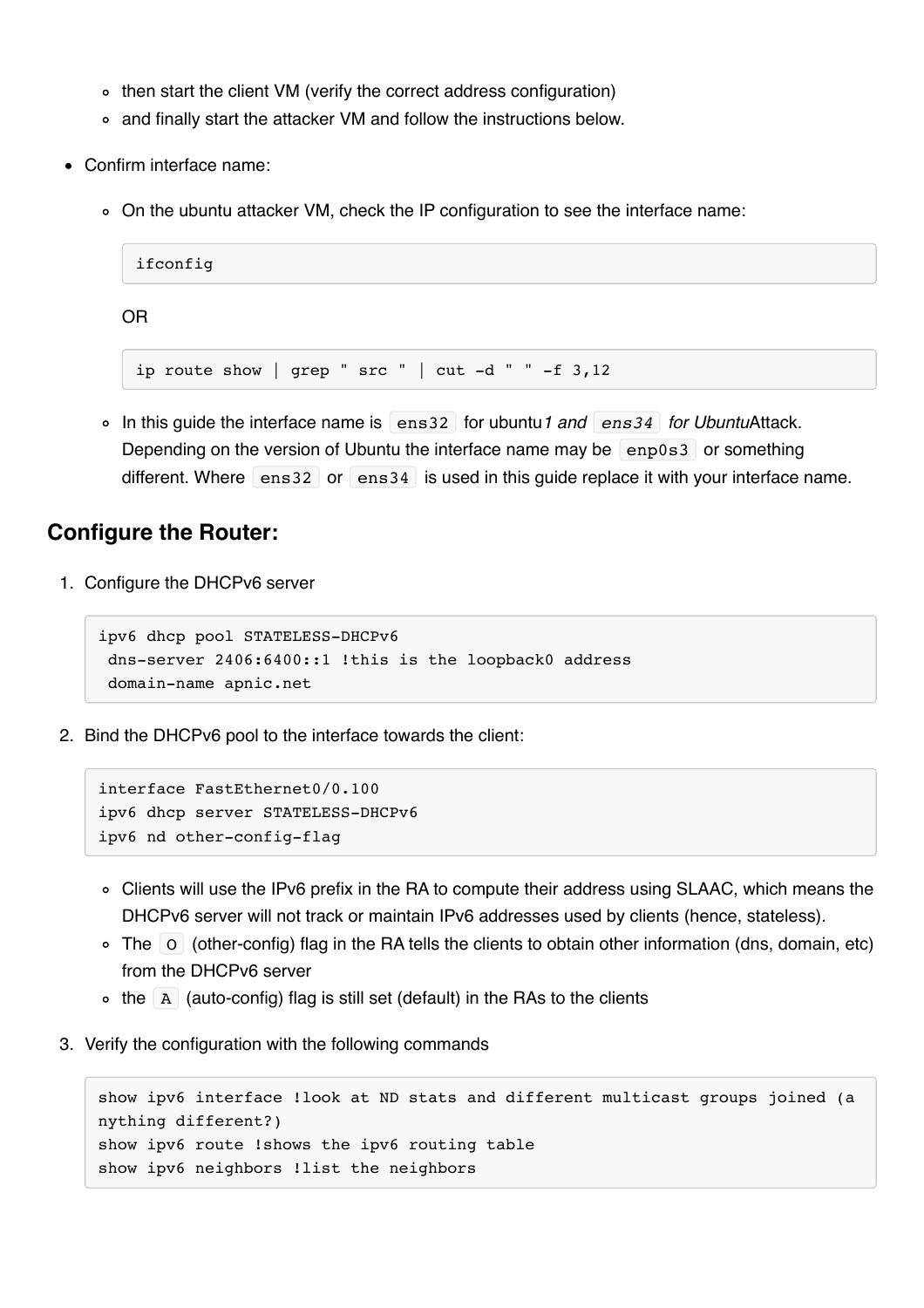4. Enable ICMPv6 Neighbor Discovery (ND) messages and DHCPv6 debugging on the router

```
debug ipv6 nd
debug ipv6 dhcp
```
could also use packet capture if wireshark is installed, as shown below:

right-click on any link of the GNS3 topology, and click "start capture"

5. Save your configurations

wr

#### **Configure the switch:**

- 1. The switch configuration is the same as the previous lab (SLAAC lab).
- 2. Verify the switch configuration

```
sh interfaces trunk ! make sure the trunk carries all VLANs and are in forward
ing state
sh vlan brief ! check the vlan database
```
### **The Client VM (Ubuntu Desktop)**

1. Turn ON (start) both the VMs (Ubuntu\_1 and 2). You should be logged in automatically (username and password below)

username: apnic password: training

2. Toggle the interface enp0s3

```
sudo ifconfig enp0s3 down/up
```
3. Verify that the interface enp0s3 is UP and has computed the IPv6 address using SLAAC (A-flag in the RA)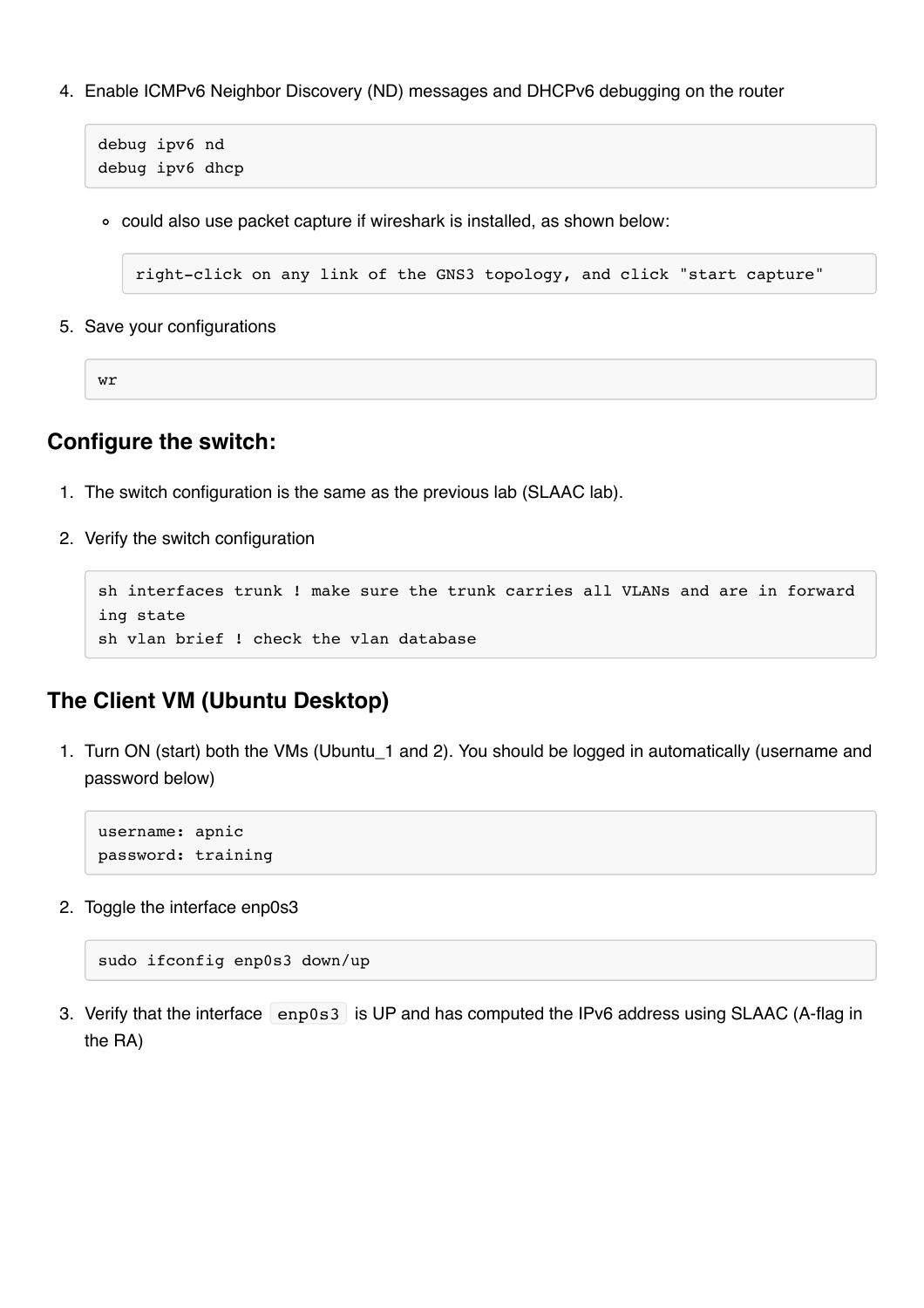```
ifconfig
# the address should look something like 2406:6400:0:100:x:x:x:x:x# where the x:x:x:x (64-bit interface ID) is generated randomly (RFC4941)
# you will see two globally scoped addresses - secured and temporary (RFC7217
compliant)
# secured won't change even after reboot, while temporary (outgoing) will
```
4. Verify that other stateful information (DNS server in this case) has been obtained from the DHCPv6 server. You can see it from the Connection Information dropdown menu:

| î | <b>Connection Information</b><br>× |                                        |
|---|------------------------------------|----------------------------------------|
| i | <b>Active Network Connections</b>  |                                        |
|   | ens32                              |                                        |
|   | General                            |                                        |
|   | Interface:                         | Ethernet (ens32)                       |
|   | Hardware Address:                  | 00:0C:29:CA:F7:41                      |
|   | Driver:                            | e1000                                  |
|   | Speed:                             | 1000 Mb/s                              |
|   | Security:                          | <b>None</b>                            |
|   |                                    |                                        |
|   | IPv4                               |                                        |
|   | IP Address:                        | Unknown                                |
|   | Broadcast Address: Unknown         |                                        |
|   | Subnet Mask:                       | Unknown                                |
|   | IP <sub>v6</sub>                   |                                        |
|   | IP Address:                        | 2406:6400:0:100:7006:2c36:84c8:177e/64 |
|   | More addresses                     |                                        |
|   | Default Route: The Sea             | fe80::c801:cff:fe4f:0                  |
|   | Primary DNS:                       | 2406:6400::1                           |

## **Verification:**

- Since you had enabled IPv6 ND and DHCPv6 debugging on the router, you should see both ICMPv6 ND and DHCPv6 messages being exchanged between the router and the IPv6 clients.
- You should see something similar to below (analyse and understand the messages! Ask your instructors if you don't understand).